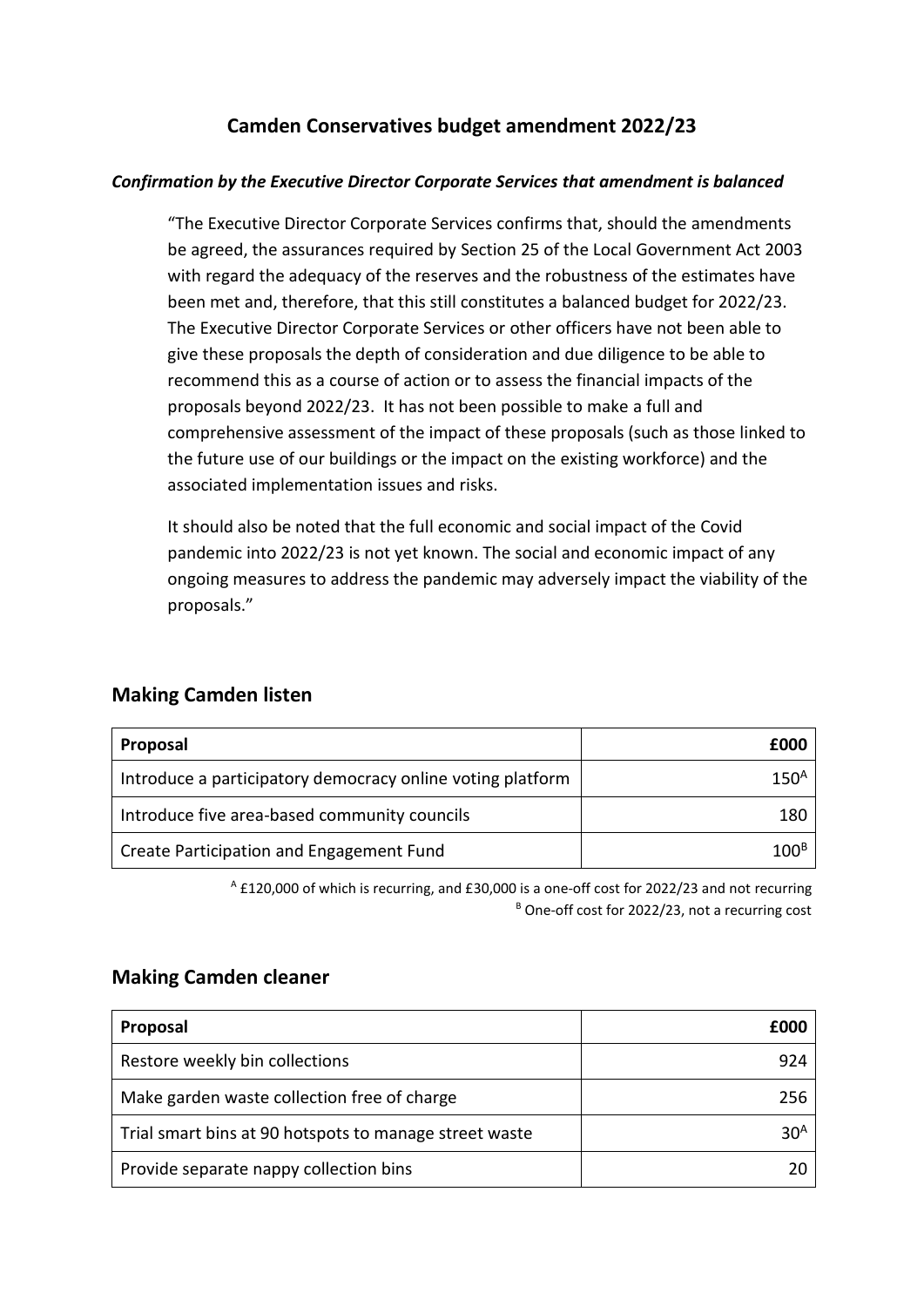| Sponsor the development of web tools to improve<br>recycling         | $51^B$         |
|----------------------------------------------------------------------|----------------|
| Open Regis Road reuse and recycling centre for one<br>evening a week |                |
| End the discount for early payment of fly-tipping fines              | (40)           |
| Increase fines for littering to the legal maximum                    | (82            |
| Introduce fines for littering from a motor vehicle                   | U <sub>c</sub> |

<sup>A</sup> £30,000 of recurring savings, off-set by a one-off cost in 2022/23 of £61,000 <sup>B</sup> One-off cost for 2020/21, not a recurring cost <sup>c</sup> Costs and receipts net out to zero

### **Making Camden greener**

| Proposal                                                                                              | £000             |
|-------------------------------------------------------------------------------------------------------|------------------|
| Invest in clearing Camden's drains and gullies to prevent<br>flooding                                 | 50               |
| Install 1,000 electric car charging points per year for next<br>two years                             | 488 <sup>A</sup> |
| Make cycling part of PE lessons in every school                                                       | 268 <sup>B</sup> |
| Reduce the impact of roadworks by charging to close roads<br>with a lane rental scheme on trial basis | (216)            |
| Suspend routine precautionary pollarding of street trees                                              | (137)            |
| Create pocket parks with new Pocket Park Fund                                                         | 105              |
| Expand HomeRun app to all state schools in Camden                                                     | 76               |
| Remove school run traffic with a grant to restore a school<br>bus service                             | 50               |
| Engine idling files increased to £80                                                                  | (1)              |
| Double spending on enforcement of engine idling<br>prohibitions                                       | 0 <sup>c</sup>   |

<sup>A</sup> One-off cost for 2022/23, with a further one-off cost for 2023/24 <sup>B</sup> £125,000 of which is recurring, and £143,000 is a one-off cost for 2022/23 and not recurring <sup>C</sup> Costs and receipts net out to zero

# **Making Camden safer**

| <b>E000</b><br><b>Proposal</b> |
|--------------------------------|
|--------------------------------|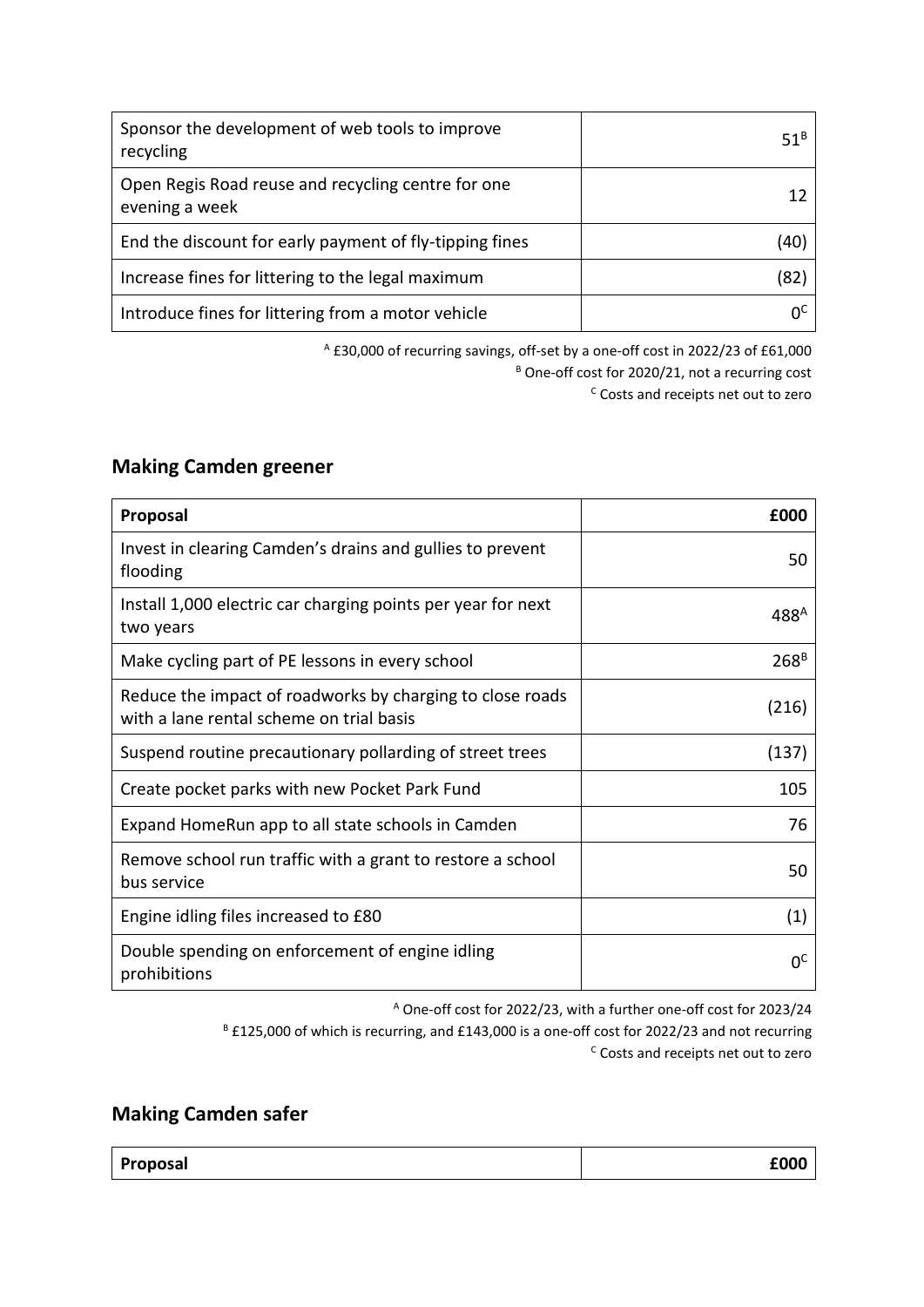| Open a police base in Hampstead                                        | 312 <sup>A</sup> |
|------------------------------------------------------------------------|------------------|
| Open a police base in Swiss Cottage                                    | 312 <sup>A</sup> |
| Fund deployment of anti-burglary forensic liquid across the<br>borough | 166              |
| Install CCTV in crime hotspots                                         | ч.               |
| Give Council Tax Reduction to special constables                       |                  |

<sup>A</sup> £104,000 of which is recurring, and £208,000 is a one-off cost for 2022/23 and not recurring

# **Helping Camden learn**

| Proposal                                                          | £000 |
|-------------------------------------------------------------------|------|
| Launch free coding clubs in every state school                    | 300  |
| Extend Swiss Cottage Library opening hours and open on<br>Sundays | 59   |
| Make annual grants of £50,000 in Camden's community<br>libraries  | 50   |

<sup>A</sup> £389,000 of which is recurring, and £399,000 is a one-off cost for 2021/22 and not recurring

## **Improving Camden's places**

| Proposal                                                                | £000             |
|-------------------------------------------------------------------------|------------------|
| Spread the streatery success with a Streateries Fund                    | 153 <sup>A</sup> |
| Regenerate local centres with new Urban Village Heritage<br>Fund        | 51               |
| Create a dedicated Pop Up Shops Fund                                    | 102              |
| Install 10 publicly-accessible defibrillators                           | 16 <sup>B</sup>  |
| Introduce a specific street licence for trading from red<br>phone boxes | 38               |
| Open two outdoor gyms                                                   | 53 <sup>C</sup>  |

<sup>A</sup> £51,000 of which is recurring, and £102,000 is a one-off cost for 2022/23 and not recurring  $B$  £1,000 of which is recurring, and £15,000 is a one-off cost for 2022/23 and not recurring <sup>C</sup> £2,000 of which is recurring, and £51,000 is a one-off for 2022/23 and not recurring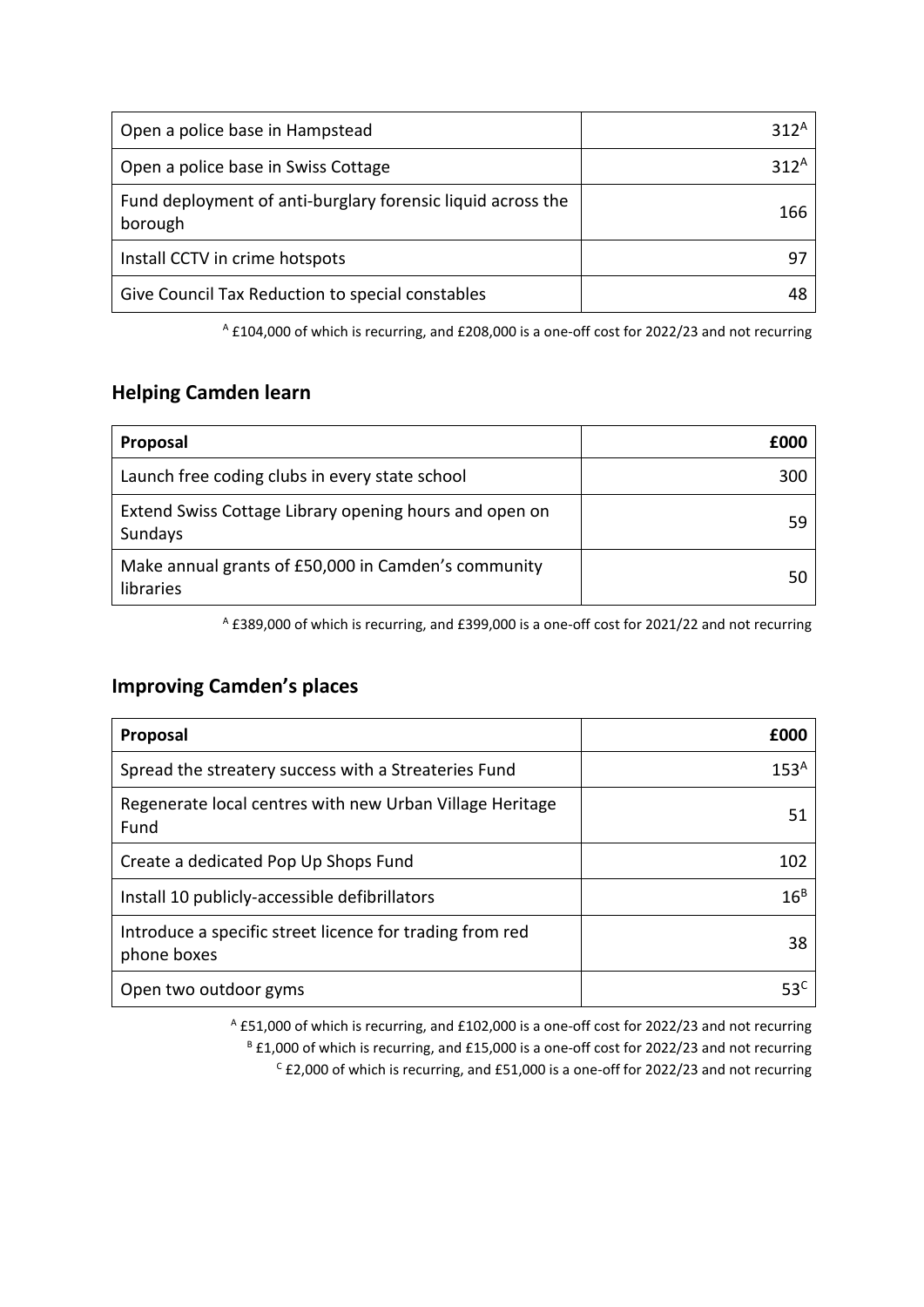## **Supporting Camden's communities**

| Proposal                                                                                                             | £000  |
|----------------------------------------------------------------------------------------------------------------------|-------|
| Introduce floating car clubs                                                                                         | (200) |
| Increase parking enforcement in streets sensitive to traffic                                                         | (500) |
| Send information packs to residents when they move in                                                                | 84    |
| Resume postal notifications of planning applications                                                                 | 31    |
| Grant 100% discretionary business rates relief to all music<br>venues run by non-profit community interest companies | ΩA    |
| Introduce dedicated mental wellbeing grants                                                                          |       |

<sup>A</sup> There are currently no CIC music venues in Camden, so no cost in 2022/23, but costs expected in future years

## **Maximising revenue and reducing fraud**

| <b>Proposal</b>                                                                                                                                                                                                  | £000               |
|------------------------------------------------------------------------------------------------------------------------------------------------------------------------------------------------------------------|--------------------|
| Renting out top two floors of 5PS                                                                                                                                                                                | (800) <sup>A</sup> |
| Use two-thirds of unused (void) parking spaces on estates<br>for paid-for parking and two-thirds of unused (void)<br>garages for paid-for storage and transfer £500,000 to the<br><b>Housing Revenue Account</b> | $(1,702)^n$        |
| Charge for pre-app advice that licensing team gives on<br>planning applications                                                                                                                                  | (50                |
| Increase planning fee revenue                                                                                                                                                                                    | (50)               |
| Investment in fraud detection                                                                                                                                                                                    | $0^{\text{B}}$     |
| Increase income from film service by 50%                                                                                                                                                                         |                    |

<sup>A</sup> £1,181,000 recurring revenue, off-set in 2022/23 by a one-off cost of £381,000 <sup>B</sup> In addition, revenue of £500,000 to the Housing Revenue Account budget, which is not in this budget <sup>C</sup> Net savings expected to be realised in 2023/24

## **Making Camden more efficient**

| Proposal                                                 | £000            |
|----------------------------------------------------------|-----------------|
| Fix Camden's website                                     | $61^A$          |
| Develop a consolidated Camden app                        | 51 <sup>A</sup> |
| Shared digital with Westminster and Kensington & Chelsea | (1,533)         |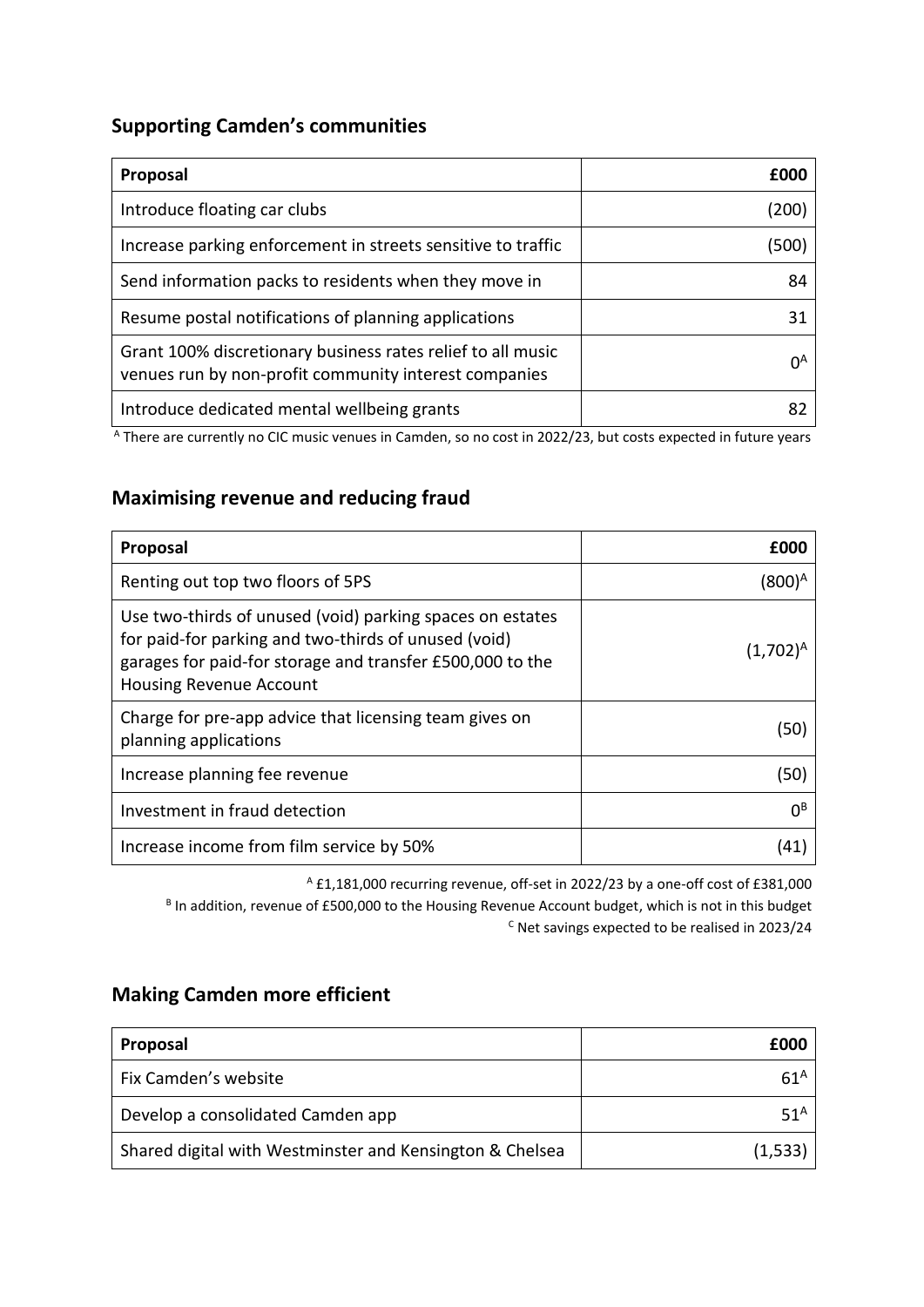| Shared HR services with Westminster and Kensington &<br>Chelsea                                         | (199)          |
|---------------------------------------------------------------------------------------------------------|----------------|
| Shared legal services with Westminster and Kensington &<br>Chelsea                                      | (235)          |
| Shared strategy and change services with Westminster and<br>Kensington & Chelsea                        | (317)          |
| Shared procurement services with Westminster and<br>Kensington & Chelsea                                | (141)          |
| Additional reduction in agency and consultancy spend                                                    | (210)          |
| Reduce spending on Camden's external communication<br>department by 50%                                 | (680)          |
| Freeze councillor allowances for a year and reverse<br>previous increase in Cabinet members' allowances | (140)          |
| End funding for trade union facility time                                                               | (155)          |
| Scrap Camden magazine                                                                                   | 0 <sup>c</sup> |
| End grant to Love Camden                                                                                | (18)           |

<sup>A</sup> One-off cost for 2022/23, not a recurring cost

 $c$  Officers estimate that savings from scrapping the magazine would be offset by alternative advertising costs

# **Cutting Council Tax and balancing the budget**

| Proposal                                                           | £000    |
|--------------------------------------------------------------------|---------|
| Sum of budget adjustments                                          | (2,508) |
| Freeze Core Council Tax (reduction of 1.99% compared to<br>Budget) | 2,507   |
| <b>Budget surplus in 2022/23</b>                                   |         |
| Recurring surplus to be realised in 2023/24                        | 1.769   |

Proposed by: Cllr Andrew Parkinson

Seconded by: Cllr Oliver Cooper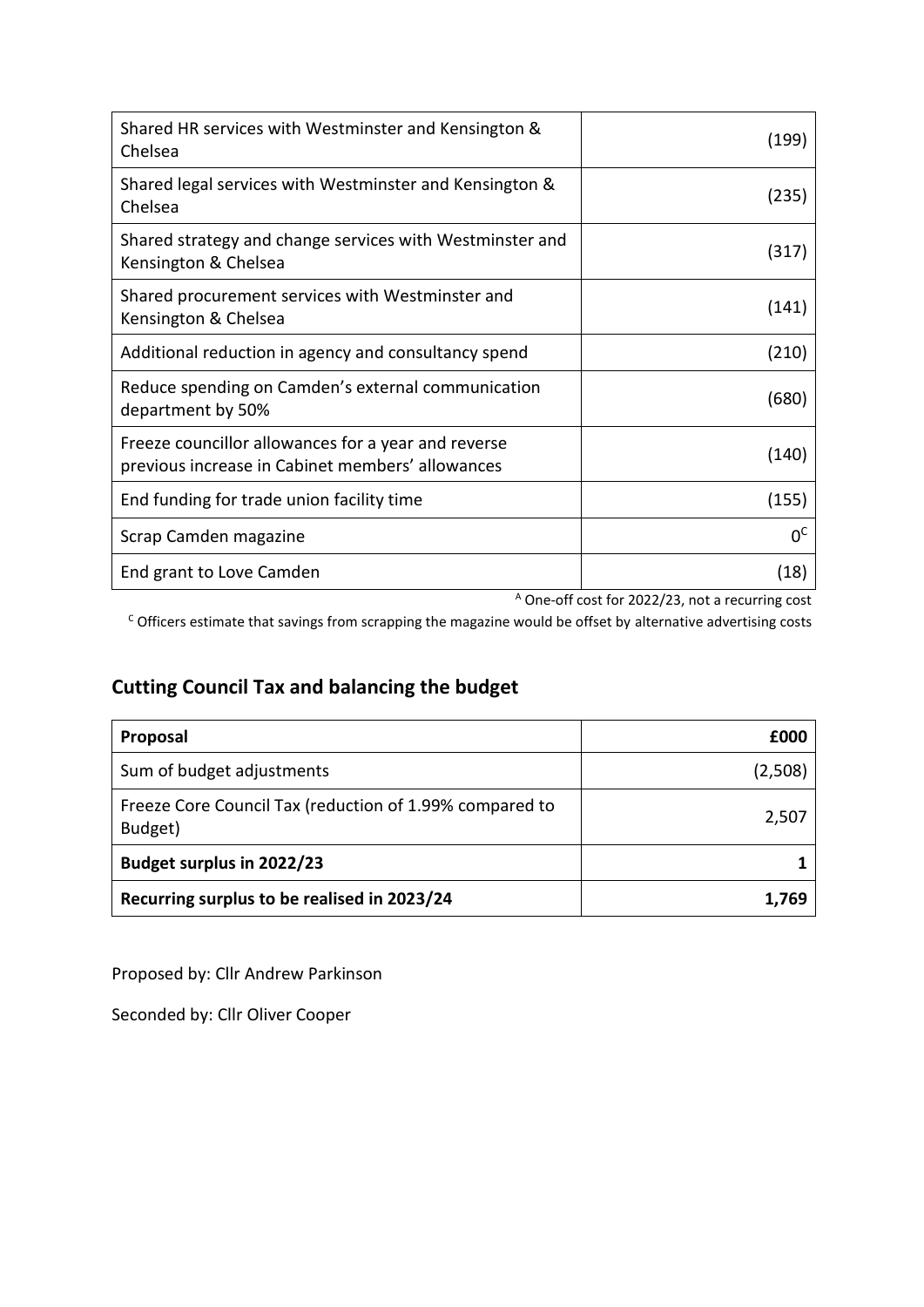#### **Explanatory notes**

#### **Making Camden listen**

**Introduce a participatory democracy online voting platform** – We would launch a participatory platform – like in Madrid and Kyiv – that allow residents to vote on each and every decision made by Camden Council. Decisions with a sufficiently high level of opposition (both in total votes and total % of votes cast) would have to be debated by full council or else withdrawn by the decision-maker. This would create significantly greater transparency of the decisions, increase awareness of decisions that Camden makes, and prevent bad decisions being adopted.

**Create five area-based Community Councils** – We would create five area-based committees within the council that would make decisions for local-area decisions affecting their locality, including local environmental, planning, streetscape, and investment decisions. They would be styled as "Community Councils" after the area-based committees previously used in Southwark, but they would not be community councils as defined by statute. As in Southwark, these Community Councils would be composed of the local councillors for the area. The main cost would be additional committee service time, although it would offer more locally joined up and directly accountable government, which would likely lead to efficiencies after the first year.

**Create Participation and Engagement Fund** – We would create a £100,000 endowment for independently promoting participation and engagement. In the first instance, this would replace the Council's own-resources promotion of its CIP estate regeneration, to ensure estate ballots are meaningful and independent, and residents are not told that they must support the proposal if they vote, as has alleged to be the case.

#### **Making Camden cleaner**

**Restore weekly bin collections** – Camden is almost alone in London in collecting many residents' bins less than once a week – indeed, most residents in Westminster, Kensington & Chelsea, and Islington have theirs collected more than once a week. The demand in Camden has only grown due to Covid, with more people spending more time at home now and into the future. Camden's dirty streets – with the most fly-tipping incidents of any council in the country – are testament to the results. Despite claims that it would boost recycling, recycling has still not returned to the levels it was at in 2010, when bins were collected twice a week. Furthermore, the cuts to bin collections in 2017 has been followed by a quadrupling of costs associated with cleaning up fly-tipping. Restoring weekly collections for all residents would substantially reduce this cost, but this saving is not factored in here.

**Make garden waste collection free of charge** – Camden's charge for garden waste is among the highest in the country: twice the national average. Because charging to collect garden waste reduces recycling rates and discourages good environmental stewardship, the Government has proposed banning councils for charging for garden waste collection for 2023/24. We would scrap the charge for garden waste collection immediately and make it free again, regardless of the action taken by the Government.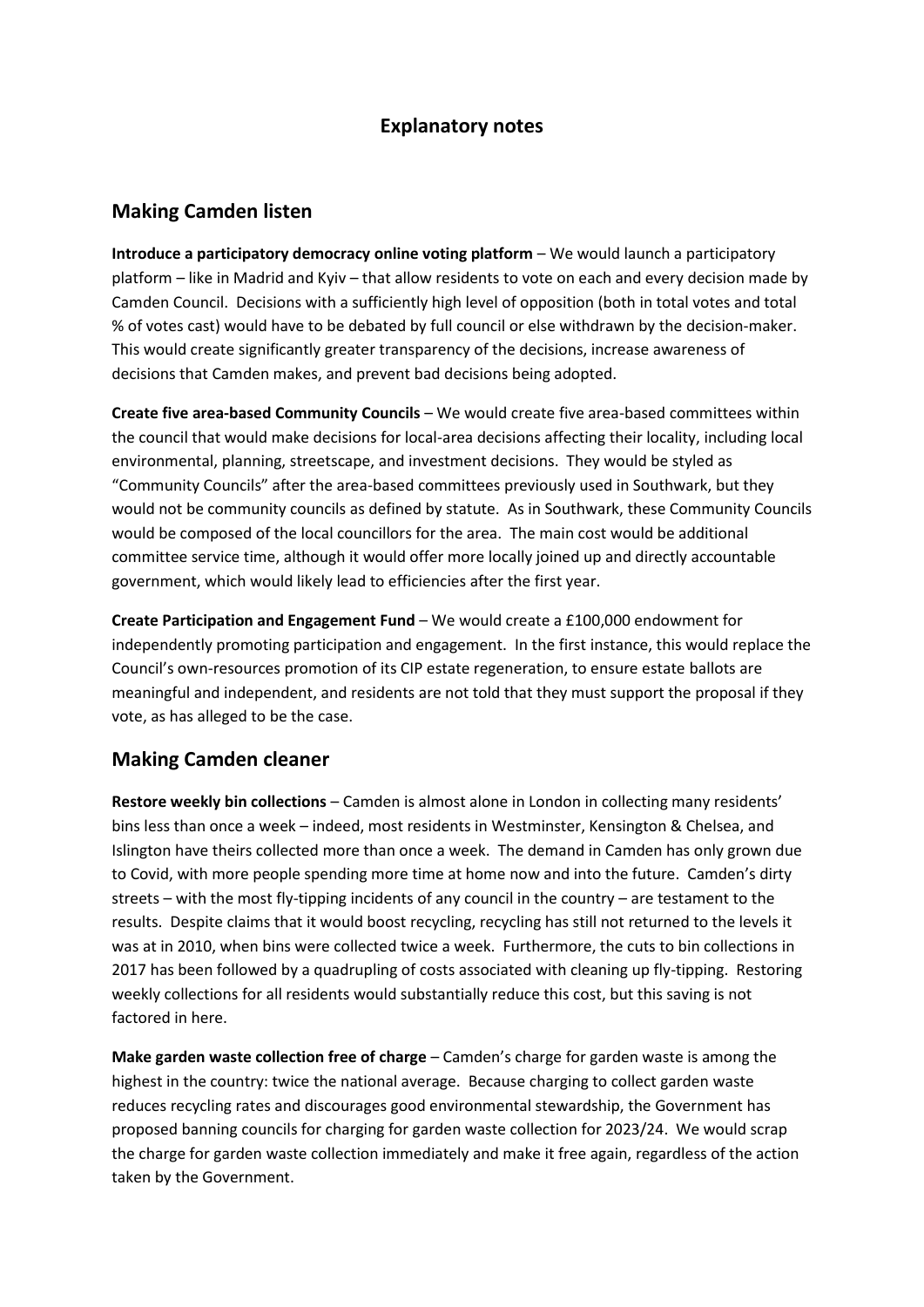**Trial the introduction of smart bins in 90 litter hotspots** – Littering continues to blight our streets. We will trial 90 new smart bins in litter hotspots. These robot-bins use solar power to compact waste – increasing internal capacity ten-fold – as in the City of London and Westminster. They also provide real-time information on capacity, enabling emptying schedules to be timed to occur when bins are nearing capacity. This trial scheme therefore has the potential to deliver significant savings in the future, as experienced by other local authorities such as Islington and Windsor & Maidenhead.

**Provide separate nappy collection bins** – Residents are not issued with separate bins for nappies: forcing some parents to keep them unhygienically. We would provide nappy bins to all parents that take up the service.

**Sponsor the development of web tools to improve recycling** – We would invest to facilitate the existing database of what can be recycled to be accessed by a form on the website, via an app, via Alexa and other virtual assistants, etc, so that users can easily find out whether any given item can be recycled. In future years, this can then be licensed across other areas to raise money and more than make up the cost and generate a trading profit to reinvest in prompting recycling.

**Open Regis Road reuse and recycling centre for one evening a week** – Regis Road recycling centre is open only until 4:15pm every day. This can make it difficult for non-professionals to use it. We would open the recycling centre one evening a week to make it easier to use it. Savings from reduced fly-tipping are not factored in.

**Increase fines for early payment of fly-tipping fines to the maximum** – Camden is one of very few councils in the country to discount fines for fly-tipping so heavily when paid early: effectively making the fine £200 for most fly-tippers, not the maximum £400. Many councils, such as Barnet and Haringey, do not discount at all for early payment, and we propose Camden does likewise.

**Increase fines for littering to the legal maximum** – Camden imposes fines of just £100 for littering, rather than the £150 maximum. Westminster and Haringey impose the full £150 fine, and we propose Camden does likewise.

**Introduce fines for littering from a motor vehicle** – In 2018, councils were given powers to fine car owners if litter was thrown from their car, whether or not it could be proven that they were driving. Camden has not yet used this power, and we would introduce fines to clamp down on littering.

### **Making Camden greener**

**Invest in clearing Camden's drains and gullies to prevent flooding** – Camden has suffered a number of serious flash floods in the last two years. A large part of that has been the poor maintenance of Camden's street drains and gullies by the Council, which is responsible for them. This would increase the budget available to clear drains and gullies by approximately 25%, prevent them silting up again, and avoid flash flooding.

Install 1,000 electric car charging points per year for next two years - Camden has one of Inner London's smallest networks of electric car charging points, with half as many chargers per capita as Wandsworth and Kensington & Chelsea, and one third as many as Westminster. Within two years, we would install 2,000 ordinary speed charging points in lamp-posts to facilitate charging in large numbers of residents' parking bays (which would, because they would be widespread, be able to be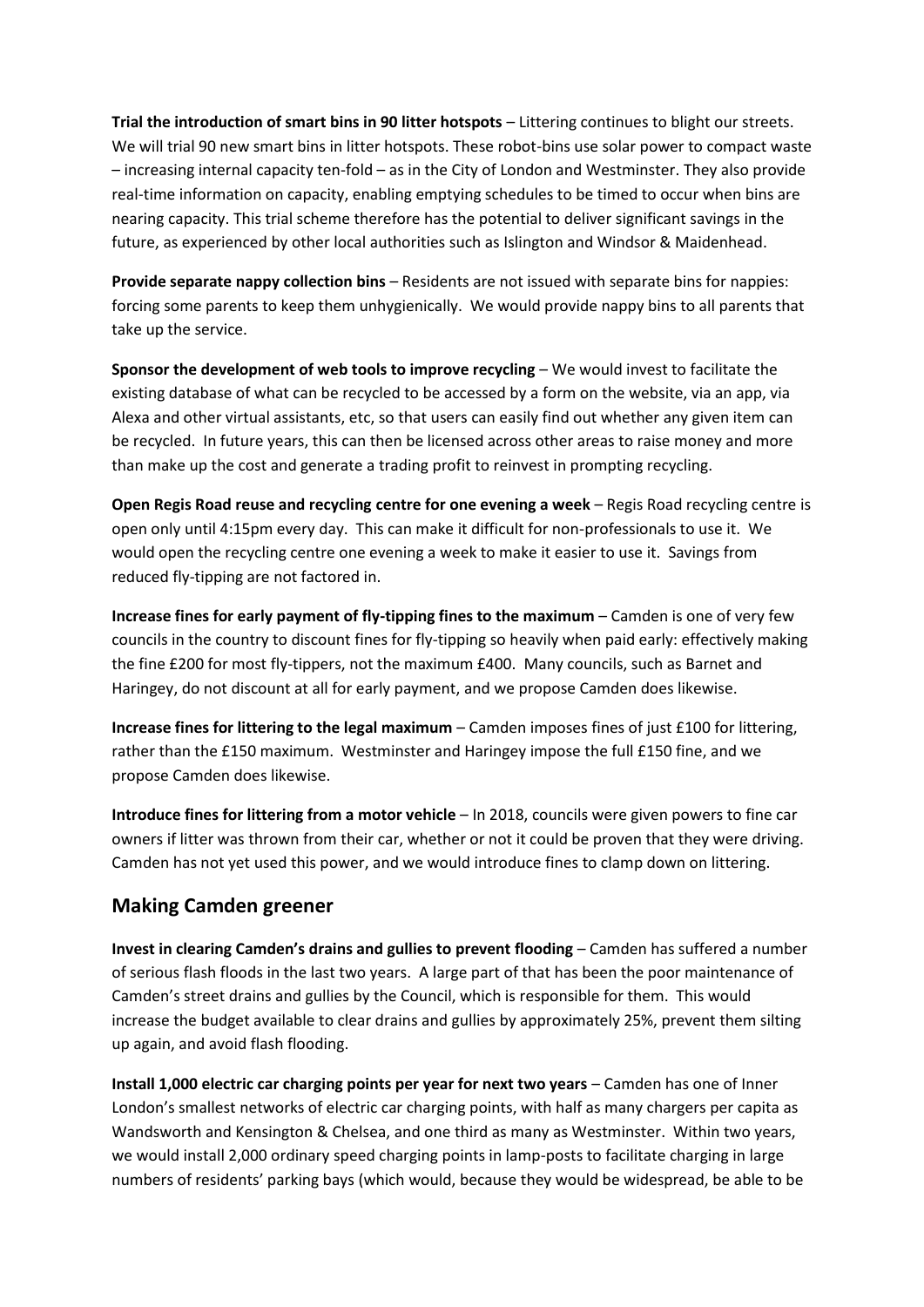retained as residents' parking bays accessible to all vehicles). These figures reflect costs after grants were received by other councils, including London boroughs and Brighton & Hove.

**Make cycling part of PE lessons in every school – Despite political commitments to become the** most cycling-friendly borough, the proportion of Camden residents cycling every week has fallen since 2010. Compared to other London boroughs, Camden has slipped from having the 5<sup>th</sup>-most people cycling every week of any borough to the 12<sup>th</sup>-most. This proposal would fund the teaching of cycling as part of PE in every school to build up competence, social norms, and commitment to cycling. For the cost of a single cycle lane, 10,000 Camden pupils can be taught to cycle – which would be far more effective at promoting cycling.

**Street Works Lane Rental Scheme** – We would introduce a trial lane rental scheme to charge utility companies and others up to £2,500 a day to close the busiest roads or lanes of roads to conduct roadworks. TfL has had this power since 2012, and it has reduced serious disruption from roadworks on the roads covered by 54% and increased the number of works where companies work together by 65%. Not only would this deliver significant savings, but it would incentivise utilities companies to coordinate works: reducing congestion, inconvenience to residents, and air pollution. Surrey, East Sussex, and West Sussex, have each introduced or decided to introduce schemes. Surrey estimates it would raise £2.7m. The scheme in Surrey was approved to cover 7.5% of the road network, not the 5% that Camden's Cabinet member incorrectly claims is the maximum, and an Inner London location like Camden would likely be permitted to apply it to a larger proportion of roads.

**Suspension of routine precautionary pollarding** – Routine precautionary pollarding strips our trees of their leaves on a biennial basis. In line with the policy in Barnet Council, we would suspend this routine pollarding, and employ pollarding only in cases where streets were specifically designed and planted with pollarding in mind or where individual case management requires. This will lead to significant environmental benefits.

**Pocket Park fund** – Empty construction sites and plots on land owned by Camden Council are a stain on our local street scene, and miss out on creating great spaces for people to enjoy. We will fund the creation of two pocket parks to transform neglected spaces into thriving green spaces – improving our environment and mental and physical health.

**Expand HomeRun app to all schools in Camden** – School run traffic has been reduced by a third in Wiltshire and Buckinghamshire by the use of the HomeRun app – developed by Camden residents – which both facilitates car pooling and gives schools the data to encourage parents to stop driving to school. Use of the HomeRun app by South Hampstead High School and University College School has cut use of cars for the school run by a third, too, but its effectiveness would be higher if it covered all schools. We would contract with HomeRun to deploy it across every school in Camden.

**Provide grant to match-fund a school bus service** – We would provide a grant to sustain a school bus scheme for pupils coming from out of the borough if each school underwrites the rest. This would significantly reduce the number of cars on the road.

**Engine idling files increased to £80** – While Camden issues fines of just £20 for deliberate engine idling, Westminster imposes £80 fines using a road traffic order – and due to the success there,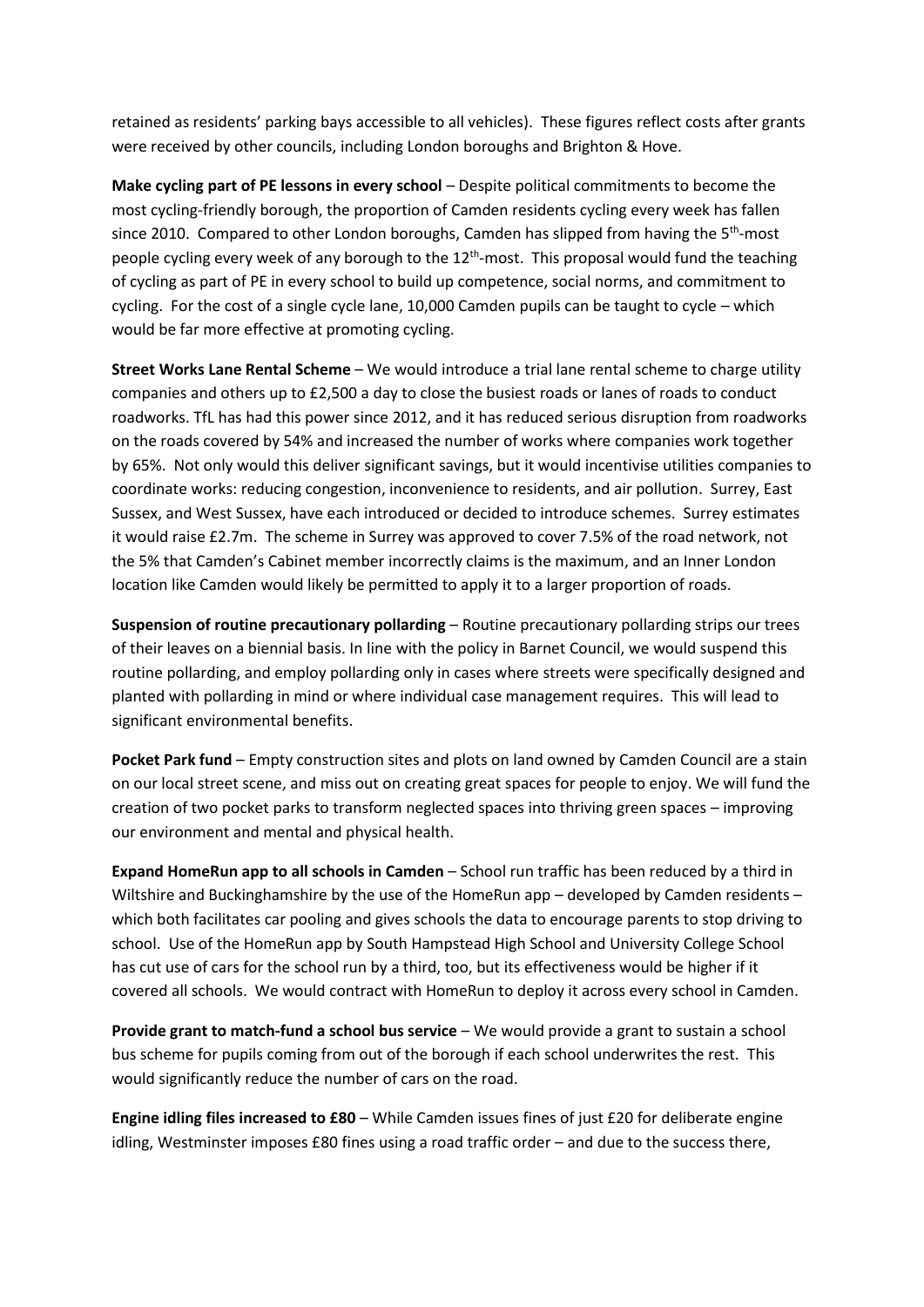other councils are following suit. This is not intended as a revenue-raising proposal, but it is likely that a small surplus would arise.

**Double spending on enforcement of engine idling prohibitions** – Investment in catching deliberate engine idlers, especially in the vicinity of schools is money well spent. Together with the increased fines, it would not cost anything (net) to increase enforcement in known hotspots.

### **Making Camden safer**

**Open a police base in Hampstead** – Fortune Green Road station is becoming crowded with more police officers due to the national government's recruitment drive, yet is not convenient for most residents that its officers patrol to visit. We would therefore provide a grant under the Police Act to the Met to open a new police base in Hampstead. This would host the Safer Neighbourhood Team and provide a contact point, in Hampstead Village, where Camden is a large freeholder of commercial properties. If a unit is not available, a base could alternatively be opened at the Royal Free Hospital, which is open 24/7 and has already offered use of currently-unused space for free.

**Open a police base in Swiss Cottage** – As above, we would provide a grant under the Police Act to the Met to facilitate the opening of a police base in Swiss Cottage. This budget is sufficient to open a base in a commercial unit at Swiss Cottage, but there is a suitable location at Swiss Cottage civic centre, which is preferred and would be cheaper.

**Fund deployment of anti-burglary forensic liquid across the borough – When more than 50%-55%** of homes in an area is signed up to the MetTrace programme using forensic liquid, burglaries can be reduced by over three-quarters. However, the Met has only budgeted to provide 440,000 across London, or just 12% of London homes, which would be insufficient to eradicate burglary. We would provide a grant under the Police Act to distribute liquid more widely and get as much of Camden as possible above 50% saturation, and thus make Camden a burglary-free borough. This programme would be provided for five years.

**Install CCTV in crime hotspots** – We would install CCTV cameras in hotspots across the borough, with 40 extra cameras installed each year. This will build up a much more joined up picture of areas where crime and anti-social behaviour is of greatest concern, and reduce the sense of impunity that many criminals feel in those locations.

**Give Council Tax Reduction to special constables** – Special Constables have the same powers as police officers and are a valuable tool to support officers. They currently receive free travel on London transport, but otherwise no financial incentive, making them a cost-effective part of the force and a means of keeping the police workforce grounded in the Peelian tradition of local civilian policing. We would provide a 50% reduction in Council Tax for special constables. This would both incentivise and promote the scheme, and thus lead to more sign-ups and more policing resources.

### **Helping Camden learn**

**Roll out free computing and coding clubs in every state school** – Camden committed in 2014 to having a coding club in every school, but it does not yet. Moreover, take-up of coding club places by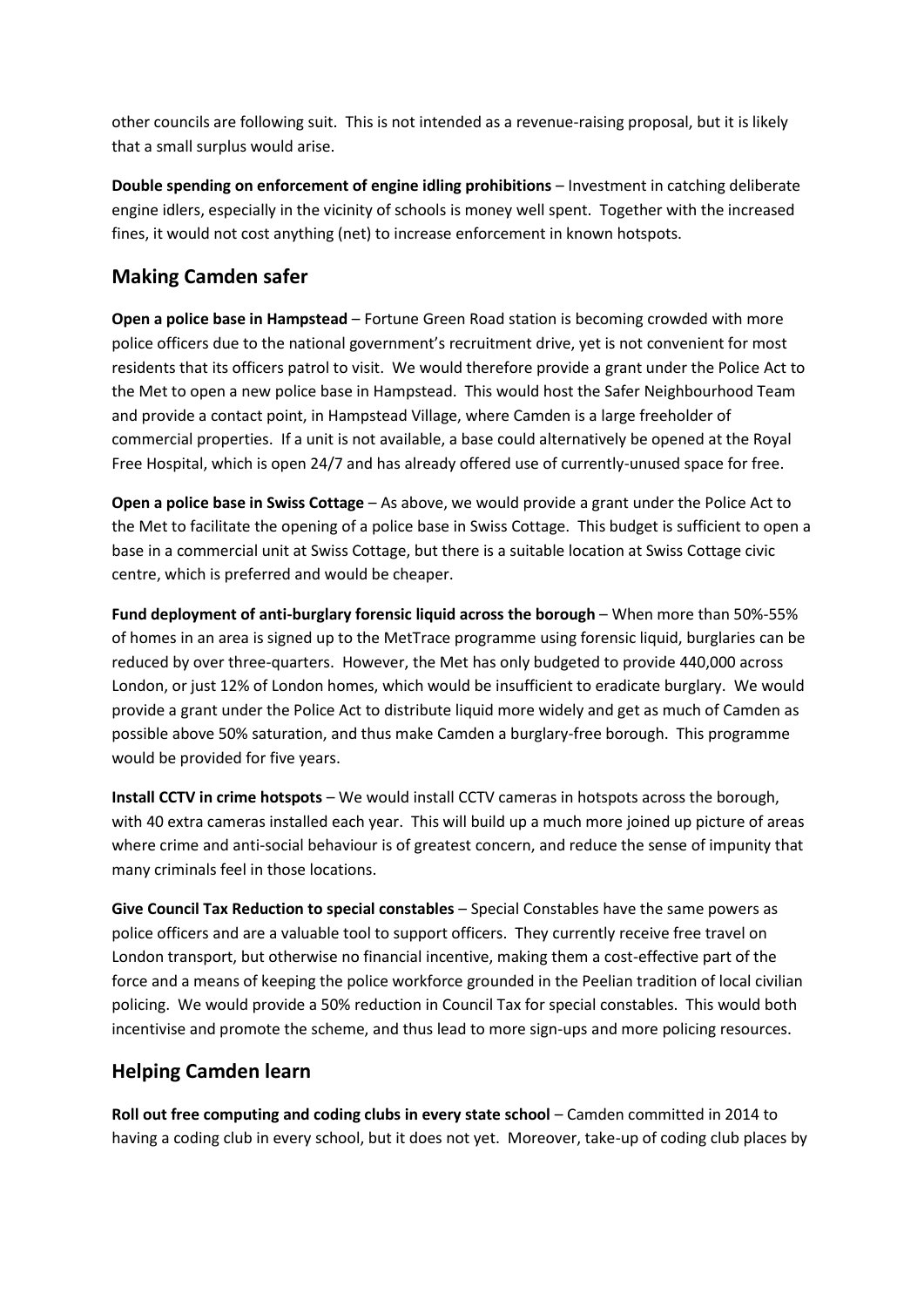low-income households is reportedly limited because of the cost to parents. This proposal would create a coding club in every school and make them free for all participating children.

**Extend Swiss Cottage Library opening hours and open on Sundays** – Swiss Cottage Library is by far Camden's largest and most used library, but is not open on Sundays and is open much shorter hours than Pancras Square. We would extend its hours to match Pancras Square (8am to 8pm Monday to Saturday) and open it on Sundays. This would enable more children and students to study over weekends and in evenings, as well as those retraining in a new career in light of Covid.

**Make annual grants of £50,000 in Camden's community libraries** – We would make available £50,000 of grants to the three community libraries within Camden – Belsize Community Library, Primrose Hill Library, and Keats Library in Hampstead. This supports community institutions that are under financial pressure, as well as ensuring they can provide longer hours of opening to allow people to study and learn as we recover from Covid.

#### **Improving Camden's places**

**Streateries fund** – The Streateries established in 2020 were an enormous success. But unlike in Westminster, where the bill was paid by the council, those in Camden were funded by local councillors funding them by Hampstead Town, Belsize, and Frognal & Fitzjohns councillors through local CIL in Belsize Village and South End Green, where they proved to be successful. We will support the creation of six further al fresco dining areas across the borough, where they have popular support, providing much needed support for our hospitality sector and strengthening local communities.

**Introduce urban village heritage fund to regenerate one village centre a year** – Our neighbourhood retail centres are more important than ever, with more people shopping locally. There is a direct link between creating an attractive shopping environment and increased footfall, as demonstrated by the recent successes of Belsize Village. We would offer grants to parades or clusters of shops in our small urban villages in conservation areas – such as South End Green, York Rise, Marchmont Street, and Regents Park Road – where some shopfronts do not make a positive contribution to the character of the area. The newly-improved character-enhancing frontages would then be written into conservation area appraisals: locking in the attractive appearance long-term. This will transform the built environment, creating new jobs and improving the viability of local businesses.

**Dedicated pop-up shop fund** – Camden's high streets are struggling, with some – including the town centre at Swiss Cottage and Finchley Road – at risk of falling below the critical mass required to sustain themselves. At the same time, many Camden residents have set up new businesses at home or online. We will create a dedicated fund of £100,000 to support new pop-up shops to fill empty units on high streets with short-to-medium term tenants. Grant funding would be available to support property costs, marketing, and compliance required due to the leap for the business into having physical retail premises for the first time.

**Install 10 publicly-accessible defibrillators** – Camden has one of the smallest networks of defibrillators in the country, with just one publicly-accessible defibrillator in the entirety of the north of the borough. We would fund their installation at convenient locations. We would further support use of DMC or HRA funds to install them in TRA Halls where appropriate.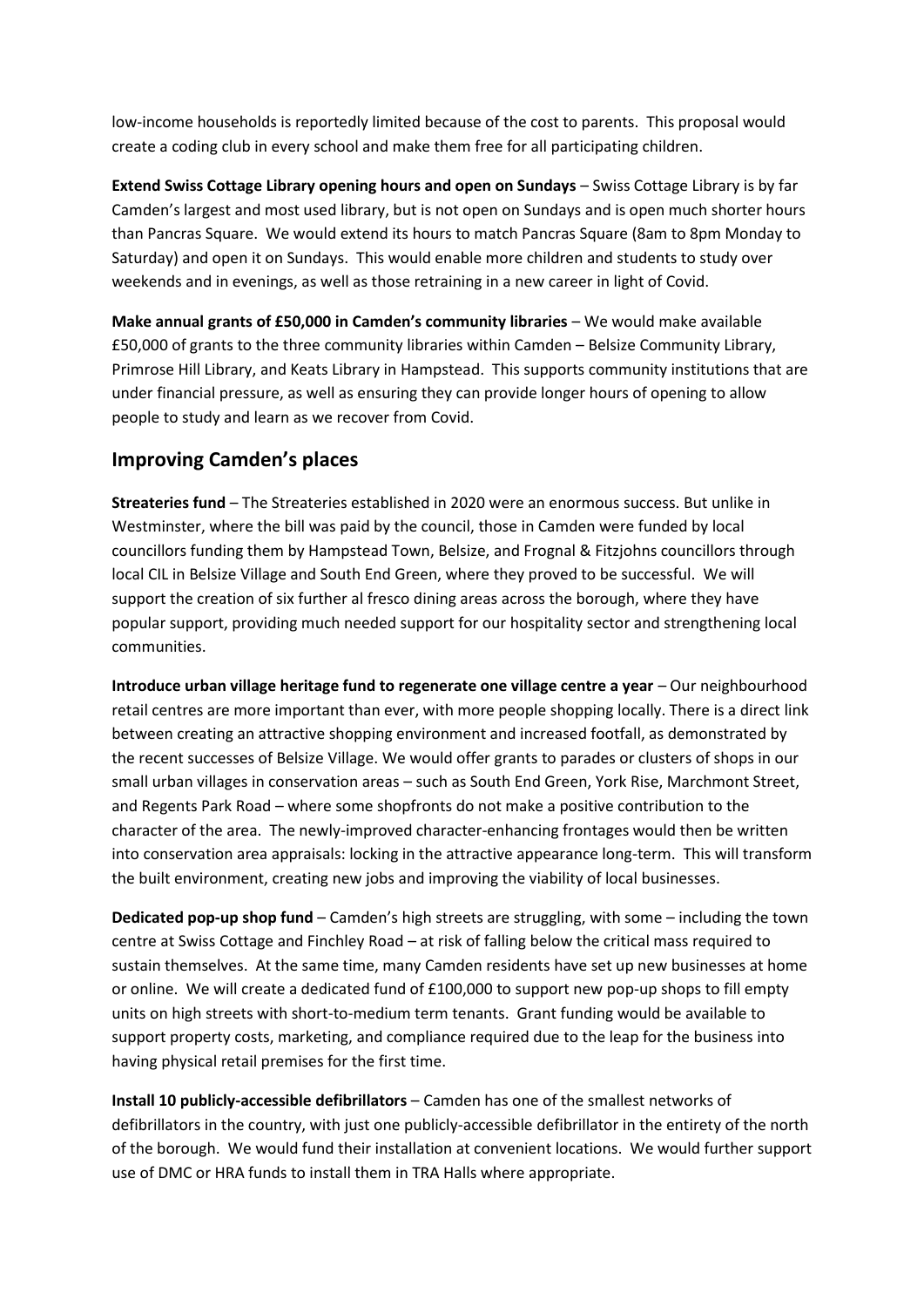**Introduce a specific street licence for trading from red phone boxes – Camden has been** inconsistent with its licensing for people trading from repurposed red phone boxes, with some traders expected to buy a full street trading pitch licence, rather than a kiosk licence. This threatens the viability of trading from red phone boxes: thus expediting the loss of these heritage assets. This amendment creates a new class of kiosk licence specifically for red phone boxes where no goods are stored or displayed outside the box: ending this lack of clarity and creating flexibility in the setting of different terms and conditions.

**Open two outdoor gyms** – The closure of gyms has impacted people's mental and physical wellbeing. In addition, some gyms have closed and some residents' financial resources become too stretched for membership, so many will be unable to return to gyms for the foreseeable future. We will provide for two new outdoor gyms – enabling those unable to access a gym a space to exercise locally.

### **Supporting Camden's communities**

**Introduce floating car clubs** – We would introduce a floating car club licensing scheme. Camden has a low take-up rate of car club membership, leading to higher car ownership, higher costs to households, and lower convenience for those that need occasional access to cars. In the report introducing the 2019 Camden Transport Strategy, the council committed to commission research on the subject, but this has not happened. In Wandsworth, where a floating car club has been introduced, the licensing of floating car clubs has raised £201,000 of net revenue, and Camden has marginally more homes without access to a car or van.

**Increase parking enforcement in streets particularly sensitive to traffic** – Camden's published kerbside management policy is the same on all streets. We would adopt tougher parking enforcement practices in 300 streets specifically designated as being particularly sensitive to traffic. It would increase the marshal presence in these areas and reduce the observation times for light and heavy goods vehicles, without any change for cars. This would reduce congestion and disruption due to loading/unloading. In Westminster, it is also estimated to raise £1m in net revenue, and Camden could expect to raise half as much. This revenue would be ringfenced for the provision of transport and environmental services, as required under the Road Traffic Regulation Act.

**Send information packs to residents when they move in** – When people move (as detected by new registration for Council Tax), residents would be sent an information pack that would be automatically tailored to their circumstances, and incorporating key information. This would include local amenities to their home, key contacts in the council, their local police contact, when and how to leave out waste, how private tenants can enforce housing rights, and how to download relevant apps and sign up to relevant email mailing lists. The importance of this has been reiterated by the low registration rate with GPs for private tenants – which will likely mean a lower vaccination rate.

**Resume postal notifications of planning applications** – The ending of postal notifications left residents unable to respond to consultations. The service could be automated and fulfilled through a commercial mail room to reduce costs. The net cost that could be achieved is £30,000 more than the cost of street signs, which the council has to erect if it does not provide postal notifications and which are often vandalised or removed and generate far fewer responses from relevant neighbours.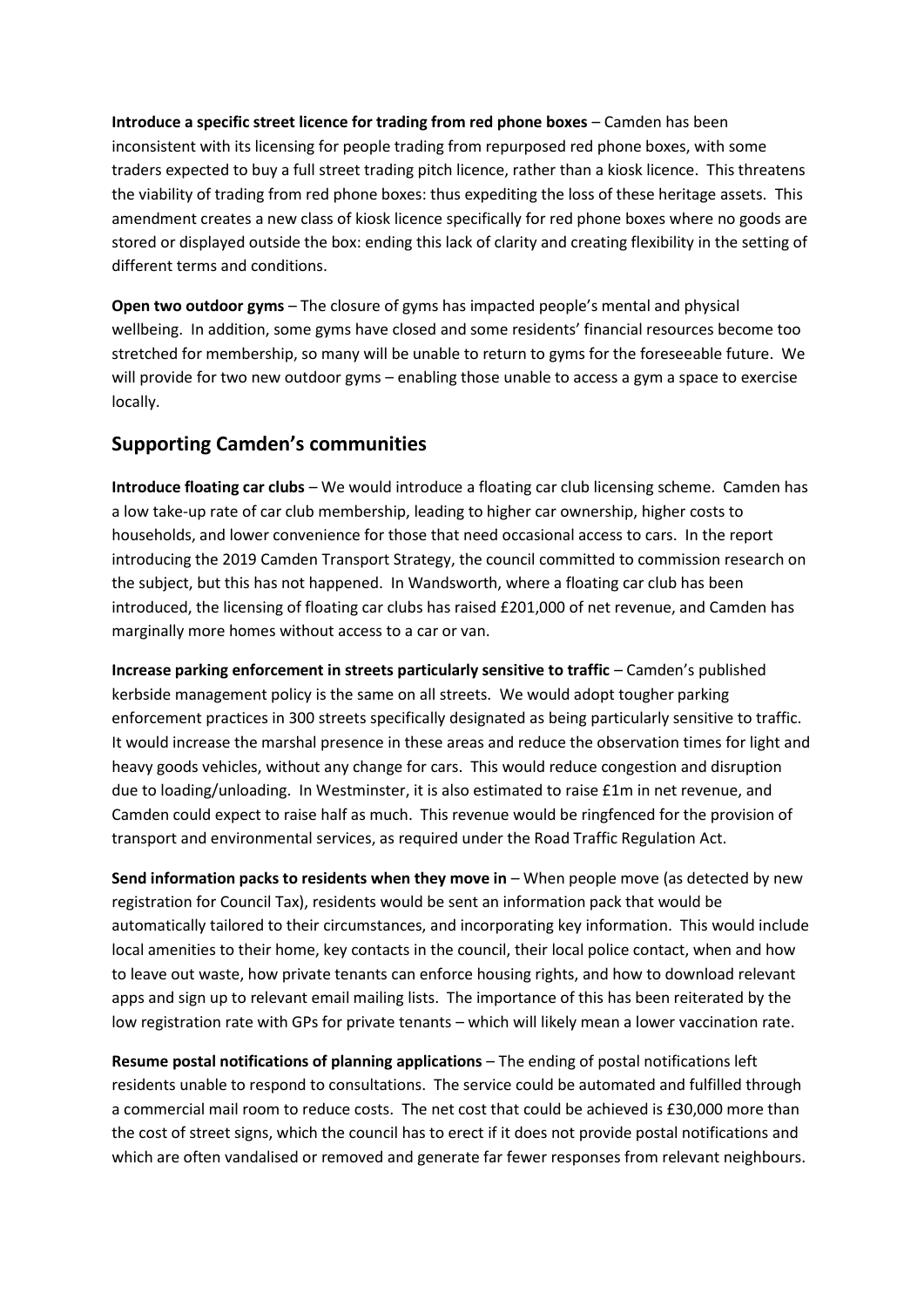**Grant 100% discretionary business rates relief to all music venues run by non-profit community interest companies** – The government has just introduced a 50% reduction in business rates for small music venues, while Westminster City Council just introduced 100% Rates relief for music venues run by community interest companies (CICs). This proposal would mirror Westminster's policy. There are no CIC music venues in Camden, but we expect favourable tax treatment to encourage some take-up in future years.

**Introduce dedicated mental wellbeing grants** – Coronavirus has had a significant impact on residents' well-being. It is estimated that there are over 50,000 new cases of moderate-severe depression and 37,000 new cases of moderate-severe anxiety in adults without pre-existing mental health conditions. To address this, we will create a new dedicated fund to embed mental wellbeing best practice in organisations for which it has not been a core responsibility to support initiatives that support mental wellbeing, reduce social isolation, and support the prevention of suicide and self-harm in those most likely to be affected.

### **Maximising revenue and reducing fraud**

**Renting out top two floors of 5 Pancras Square** – Much of the prime office space within 5 Pancras Square remains underutilised, and space within it, especially within hotdesking, could be consolidated to create space for a commercial tenant unless and until that space is needed again. In light of Covid, Camden should furthermore conduct an appraisal of further space it does not need to use – and while some businesses need less space, Camden's offices are in an enviable and expensive location and will be of demand to many. Camden officers have increased the estimated revenue from this to £400,000 per floor: in line with our original estimates.

**Use two-thirds of unused parking spaces and garages on estates and transfer £500,000 to the Housing Revenue Account** – Currently, 2,191 spaces on housing estates are never used: leading to recent proposals by the council to create a presumption in new planning guidance that they be removed in redevelopment. However, unless and until they are, these assets should be used. We would grant a concession to a full parking operator (e.g. JustPark) for two-thirds of the empty spaces, so there remains a surplus of spaces for infrequent use. From the estimated £2,000,000 net income from this, £500,000 would be granted to the Housing Revenue Account for capital investment on estates, e.g. CCTV and electric vehicle charging, although the exact allocation of that is out of scope of the General Fund budget. We would use two-thirds of unused garages and sheds for storage purposes.

**Charge for pre-app advice that the licensing team gives on planning applications** – The City of Westminster has recently begun charging for advice that its licensing team renders through the preapp planning process. This is not done in Camden, which only charges for pre-app advice rendered for a licensing application.

**Increase planning fee revenue** – Add new planning fees for fast-track determination, amendments to planning applications prior to determination, and validation advice. The first would be suitable for non-major development, and for the payment of a fee, the Council would guarantee to determine the application within an enhanced time period. The second would relate to modifications to an application that require re-consultation, and would cover the additional costs incurred in doing so. The third would charge for advice on validation requirements and how to ensure that these are met.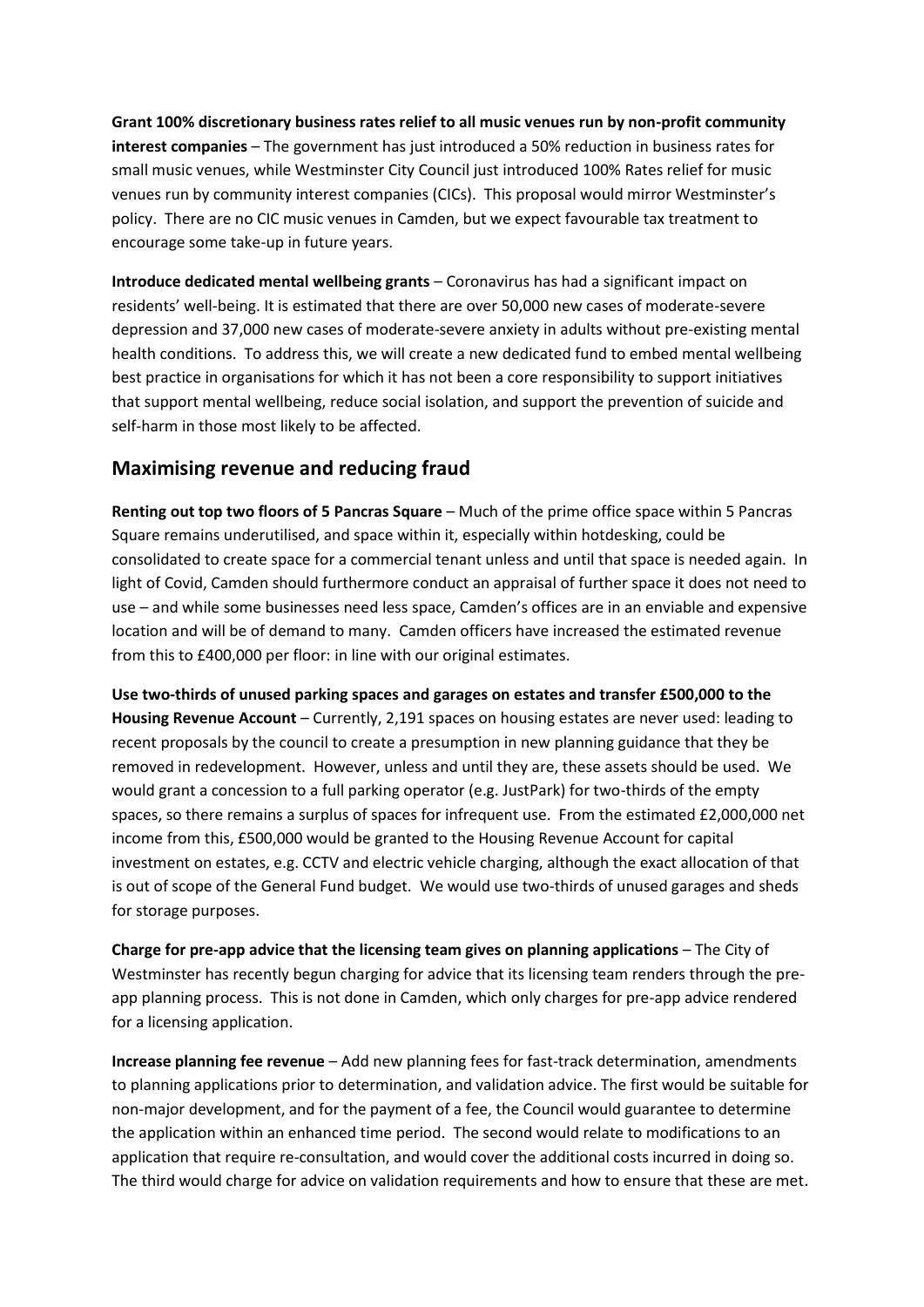This would raise revenue for the planning service, and lead to faster outcomes without any change in the outcomes.

**Investment in fraud detection** – Housing fraud costs Camden £238 per annum per household in the borough. However, Camden recovers just a third as many council houses due to fraud as Southwark does. An increase in Housing Investigations Team resources to detect fraud, recover social housing, and recover Proceeds of Crime would yield millions of pounds in revenue and recovered social housing. It is considered to be revenue neutral in year one, but raise several million a year by the end of the three-year period. Most of these longer-term savings would be realised by the Housing Revenue Account, but there would be savings to the General Fund through – for example – lower temporary accommodation costs.

**Income from film service to increase by 50%** – Camden recoups relatively limited sums from its film service contract compared to other councils. This can be increased significantly, which will furthermore increase the desirability of Camden's film locations and put more of its neighbourhoods on the map. Covid has reduced the ability to do this, and so the realised increased revenue has been reduced from £105,000 to £40,000 a year (and cautiously retained at that level despite the recovery of the film industry), and future years should see this return to that previous, higher level.

#### **Making Camden more efficient**

**Fix Camden's website** – We would hire a web consultant to address problems with the website, including restoring elements of the Camden website that have been deleted, adding more synonyms to pages' metadata to aid searching, and ranking pages more clearly so the pages deemed by Camden to be most important come higher up the search results. This would reduce further service delivery costs, although this is not factored in here.

**Develop a consolidated Camden app** – Camden has at least three apps – Clean Camden for reporting waste, Camden StreetSafe for reporting rough sleeping, Camden Recycling Rewards to encourage recycling – and others, such as RingGo and Libby, that it uses for service delivery. Use of these apps is limited because of the sheer number of them and the lack of any centralised location for them. We would consolidate services where possible into a single app, which would improve take-up. It would eventually also lower service delivery costs, although this is not factored in here.

**Shared digital with Westminster and Kensington & Chelsea** – Camden aimed to share digital services with Haringey and Islington until 2019, before this collapsed due to Camden and their inability to share services. However, Westminster and Kensington & Chelsea have had shared digital services for several years, and thus would be able to incorporate Camden. Their digital costs are considerably lower than Camden's, and sharing digital services would save Camden £1.5m a year.

**Shared HR, legal, strategy and change, and procurement services with Westminster and Kensington & Chelsea** – In addition to digital costs, Camden should look to share back office services with boroughs that have done similar. Westminster and Kensington & Chelsea already share HR, legal, strategy and change, and procurement services, and Camden should look to join that arrangement.